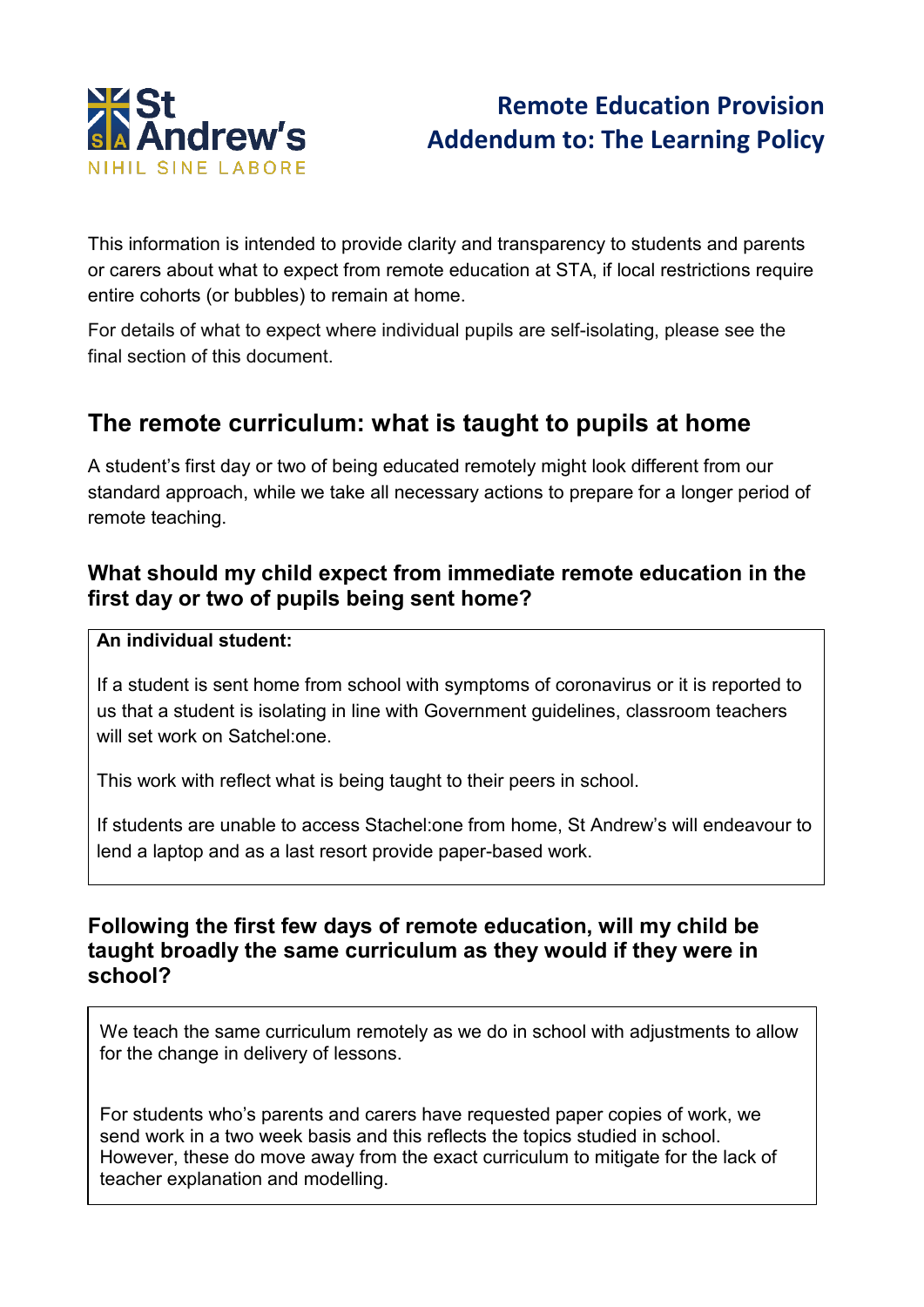# **Remote teaching and study time each day**

## **How long can I expect work set by the school to take my child each day?**

We expect that remote education (including remote teaching and independent work) will take pupils broadly the following number of hours each day:

| KS3 (students in year 7, 8 and 9) | 5 hours                                                                                                                          |
|-----------------------------------|----------------------------------------------------------------------------------------------------------------------------------|
| KS4 (student in year 10 and 11)   | 5 hours plus 1 hour student-led (revision,<br>reading, research, completing coursework<br>and/or extension and enrichment tasks) |

## **Accessing remote education**

## **How will my child access any online remote education you are providing?**

All student work is set on Satchel:one, an internet-based site which is personalised to each student. Student have logins, parents have separate logins and are able to see what has been sent and how their child has engaged.

Student logins for Satchel: one are: [username@st-and.co.uk](mailto:username@st-and.co.uk) and their own password. If students have difficulties gaining access to their Satchel:one account, parents/carers should contact school reception or their child's Head of Year.

All students have an STA Office 365 account allowing access to online versions of Word, Excel, PowerPoint and Teams. Students can log into their Office 365 accounts by searching 'office 365 login', their username is the same as Satchel:one and their own password.

Some students have used MS Teams in school, particularly KS4 students. Some work will be completed on Teams, but it will always be posted on Satchel:one so that parents and carers have an overview of they work being set.

## **If my child does not have digital or online access at home, how will you support them to access remote education?**

We recognise that some pupils may not have suitable online access at home. We take the following approaches to support those pupils to access remote education: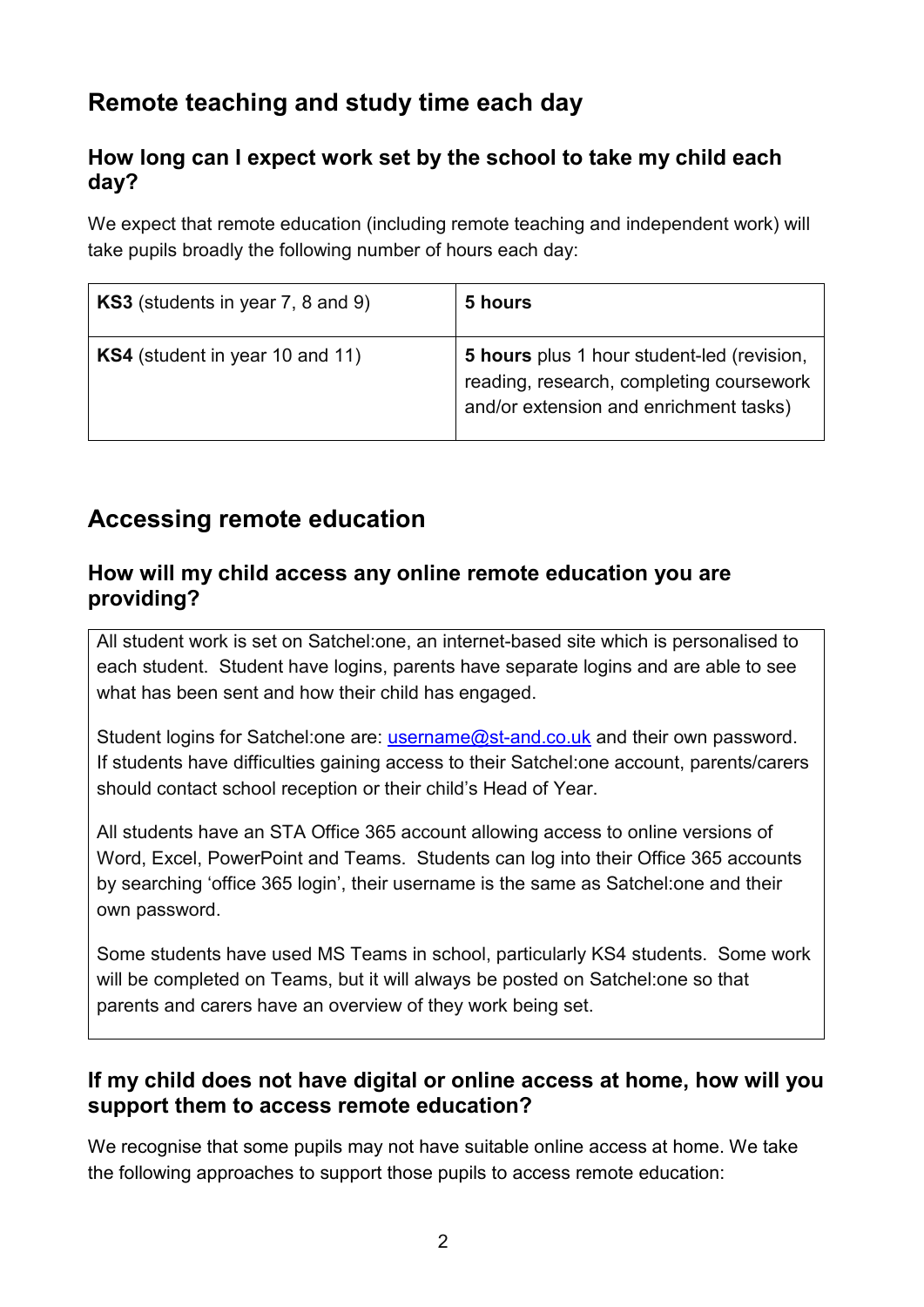STA have worked hard to ensure we know which families do not have access to a digital device, but encourage any parents/carers to contact Heads of Year to discuss any changes in circumstances.

Where possible, students will be lent school laptops when a user agreement is signed by the parent/carer. Parents/carers should contact their child's Head of Year to organise this where contact has not already been made or circumstances change.

Any DfE funded laptops will be lent to students who are most vulnerable and/or a CLA. The students Head of Year will work with the family to access any offers of support from the local community.

Where a student does not have access to a digital device, STA believe them to be 'vulnerable' as they are not accessing formal education and will fall behind with work quickly widening the gap between them and their peers. These students will be offered a full-time place in school.

### **If all of the above has been exhausted;**

Where securing a digital device is not possible, teaching staff will provide paper based work which will be sent home on a fortnightly basis. Parents/carers are asked to return completed work in the return envelope provided.

Where internet data is an issue, Heads of Year will support families by directing them to network providers who are offering free or increased data.

## **How will my child be taught remotely?**

We use a combination of the following approaches to teach pupils remotely:

STA will mainly be using recorded lessons called 'learning windows' these allow students to access the learning outside of the timetabled time. The aim is to support families where not every child has their own device and where it is difficult for children to follow their timetable exactly.

Learning windows are short recorded lessons when the students regular teacher will plan a lesson, teach any new concepts, provide short tasks with answers, provide links to current resources such as Oak Academy, SENECA, Dr Frost maths.

Each learning window will end with a review of learning using MS Forms software, this allows the teacher to make assessments of the extent to which students have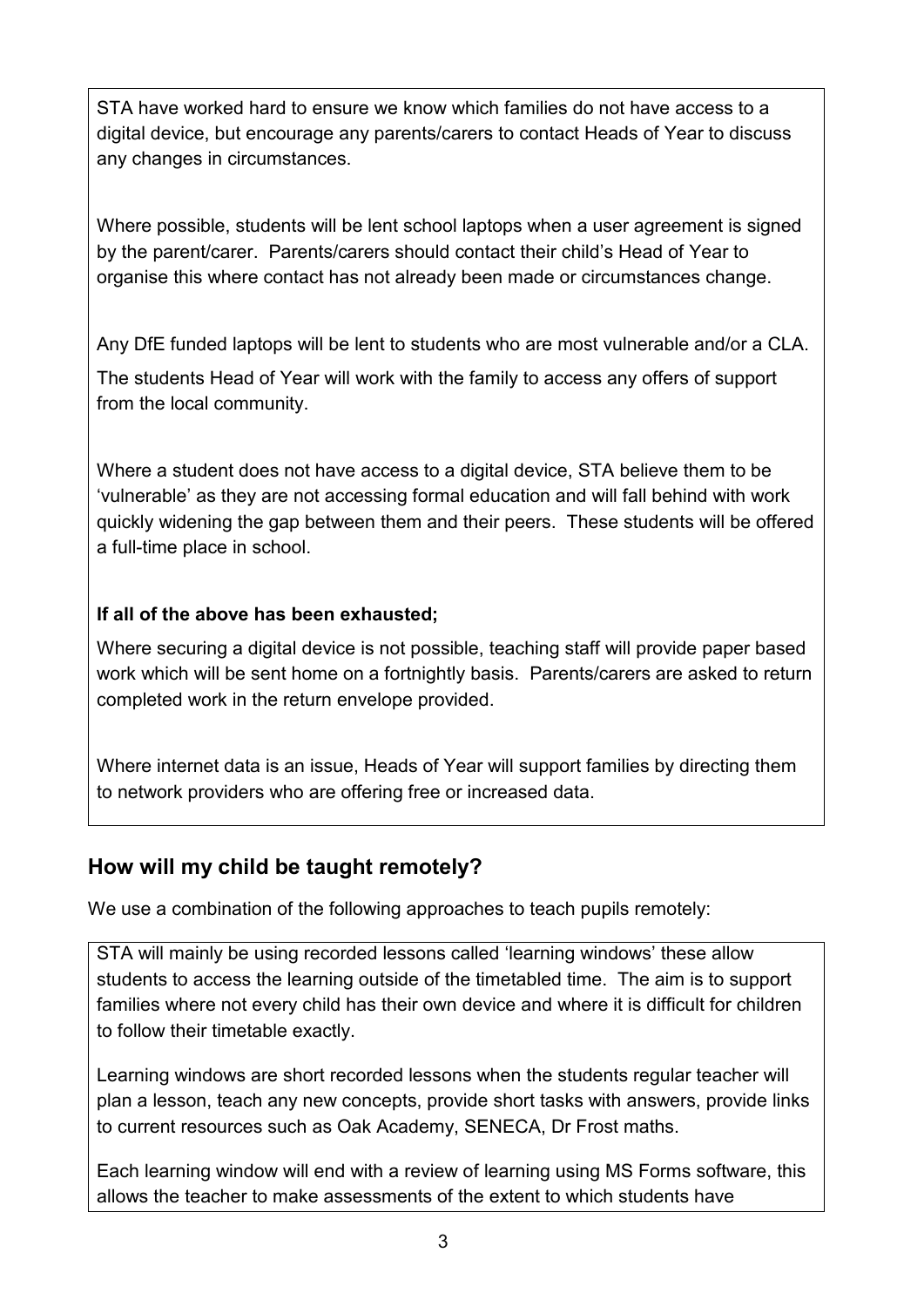understood concepts and identify misconceptions which will be re-taught in future episodes.

Some teachers are opting for 'live lessons' where student will be directed to MS Teams to engage with the teacher in real time. Every live lesson will be recorded and made available to student who intend to access the work later in the day *(Teachers at STA will not be directed to lead live lessons, this is voluntary).*

Printed paper packs produced by teachers (e.g. workbooks, worksheets) for students who are unable to attend the in-school provision and who do not have access to a device. **This provision is available for a very limited number of students.**

## **Engagement and feedback**

## **What are your expectations for my child's engagement and the support that we as parents and carers should provide at home?**

All students are expected to engage with all timetabled lessons. Heads of Year and SENCO will have oversight on any adjustments to learning for individual students.

Where engagement is not evident, individual teachers will send a reminder to students via Satchel:one.

Teachers will keep the 'assess' tab up to date for classes (there may be a 24 hour catch up period as staff work through submitted work).

Parents and carers are requested to use their Satchel:one login to monitor their child, specifically where 'submitted/not submitted' has been entered by the teacher.

At regular intervals, teaching staff will record an 'engagement score' (1-4 similar to our normal 'attitude to learning' scores. These will be sent home on a fortnightly basis with English, maths and science being reported on in every cycle and other subjects less often.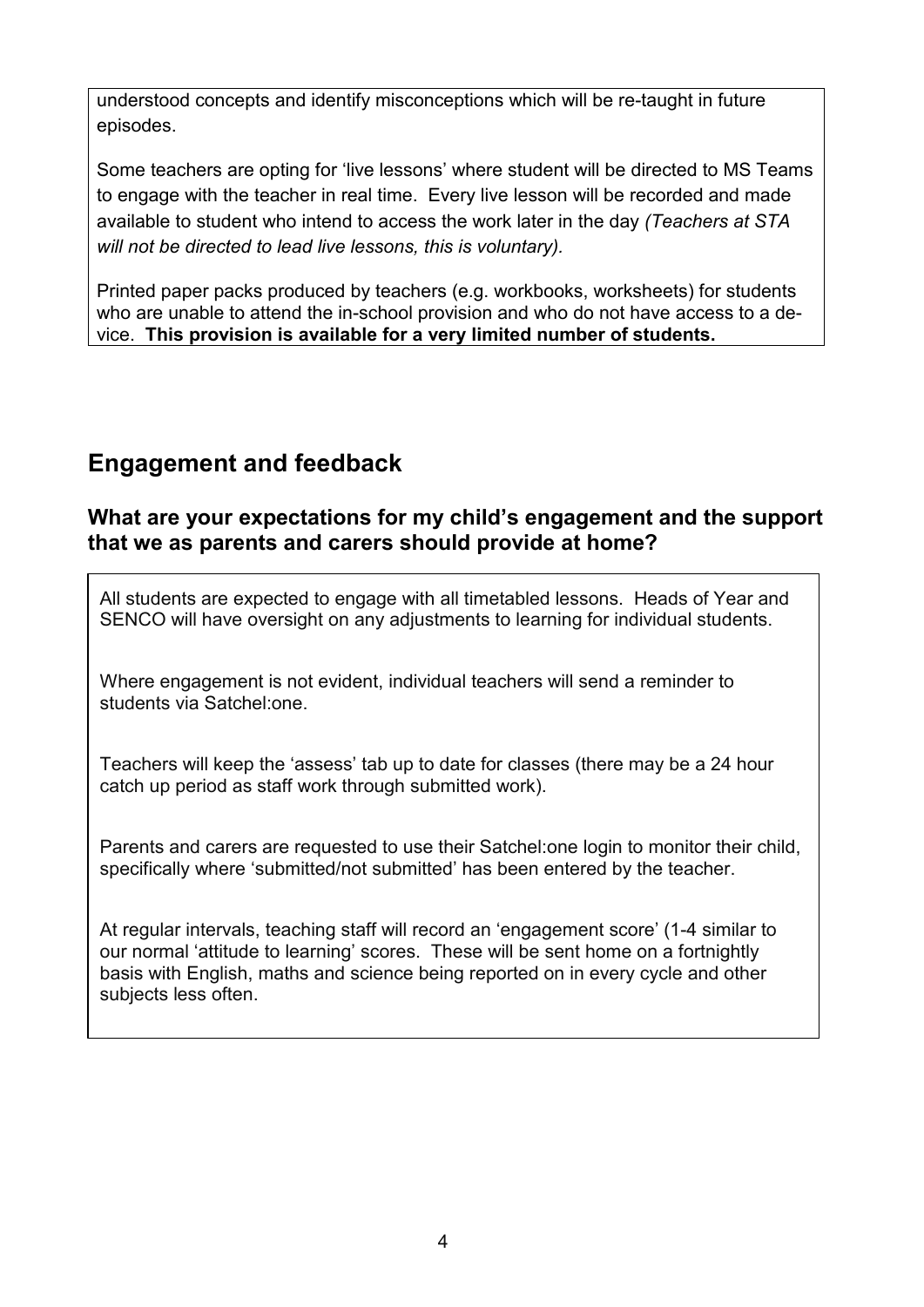## **How will you check whether my child is engaging with their work and how will I be informed if there are concerns?**

Teachers will check engagement daily and will contact student via Satchel:one to offer help.

Your child's Head of Year or the SEN department will contact you when we become concerned about a child's engagement. These will always happen in fortnightly cycles as a standard.

## **How will you assess my child's work and progress?**

Feedback can take many forms and may not always mean extensive written comments for individual children. For example, whole-class feedback or quizzes marked automatically via digital platforms are also valid and effective methods, amongst many others. Our approach to feeding back on pupil work is as follows:

Teachers regularly provide feedback each lesson via Satchel:one comments, this matches the type of verbal comments children would get in class.

Teachers may direct student to access known resources that self-mark such as Dr Frost, SENECA.

Student may be asked to complete a quiz at the end of the lesson which will also selfmark answers to questions set by their individual teacher.

Teachers will provide detailed feedback when they mark work in line with the school policy and are not required to provide 'marked feedback' or 'mark' every piece of work.

# **Additional support for pupils with particular needs**

## **How will you work with me to help my child who needs additional support from adults at home to access remote education?**

We recognise that some pupils, for example some pupils with special educational needs and disabilities (SEND), may not be able to access remote education without support from adults at home. We acknowledge the difficulties this may place on families, and we will work with parents and carers to support those pupils in the following ways: